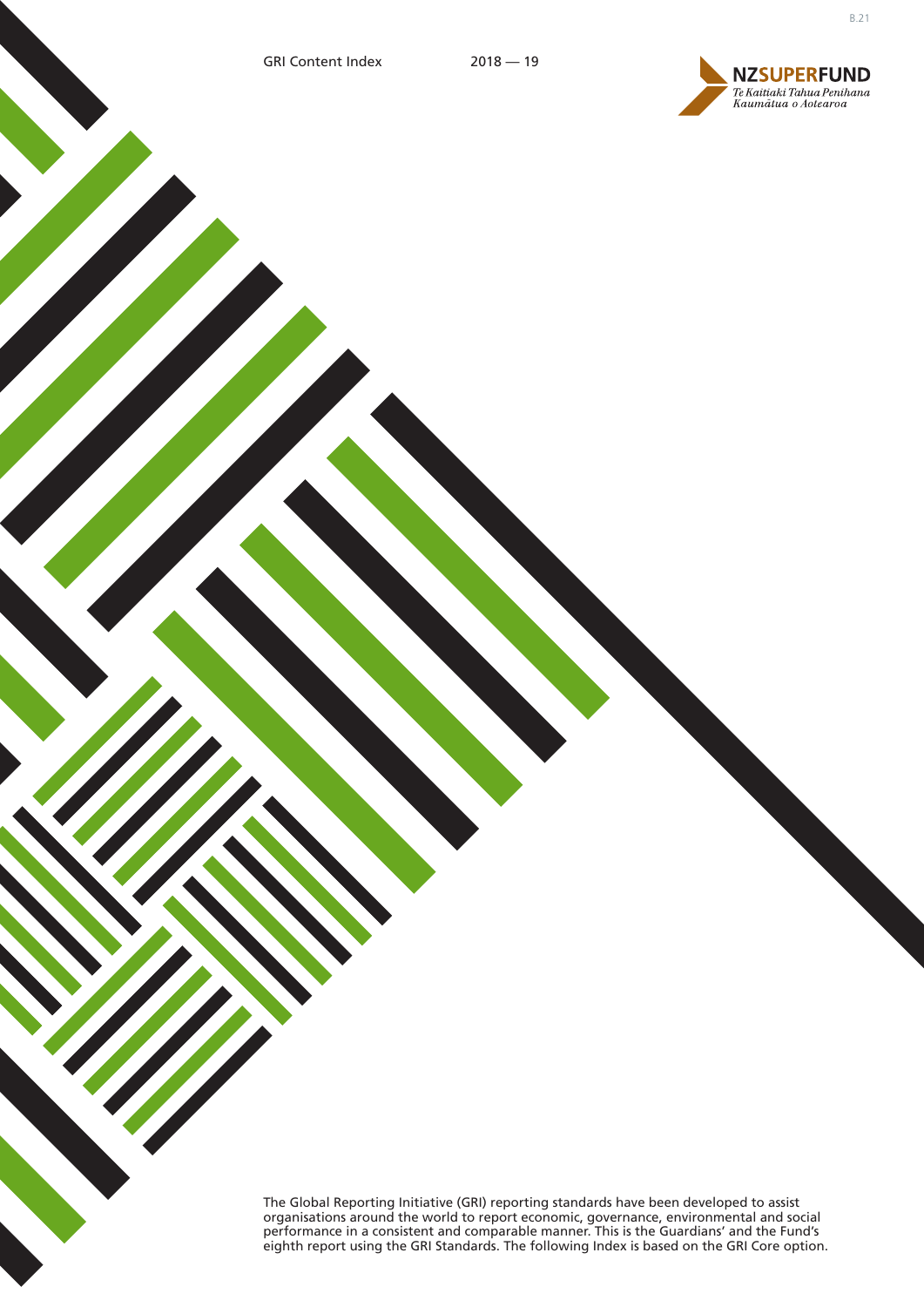# The boundary of our reporting in the Content Index below covers the Guardians of New Zealand Superannuation and the New Zealand Superannuation Fund.

The Guardians, as the manager of the Fund, invests money on behalf of the New Zealand Government to help pre-fund future universal superannuation payments. The Guardians is a Crown entity and its assets, along with the assets of the Fund, are Crown assets. The Guardians is accountable to Parliament through the Minister of Finance. The Fund and Guardians together comprise the 'organisation' referred to in the index for direct operations.

We report on the Fund's underlying investments in our comments on GRI indicator 412 – 3. Our focus is on how, as a responsible investor, we monitor and engage with investee companies and external managers.

Our approach to responsible investment is governed by our Statement of Investment Policies, Standards and Procedures (SIPSP). Our Responsible Investment Framework sets out how we monitor the performance of, and engage with, investee companies and external managers on environmental, social and governance (ESG) issues. We report on our activities and performance under this Framework in the Responsible Investment report section of our annual report.

The subsidiaries listed on page 132 of the annual report are excluded from the index. These are nominee companies only.

Information locations referred to in the index are the annual report, published October 2019, and the New Zealand Superannuation Fund website [www.nzsuperfund.nz](https://www.nzsuperfund.co.nz). Page numbers refer to page numbers in the annual report. Our annual report is available on our website at www.nzsuperfund.nz/publications/annual-reports/, along with our Statement of Intent, Statement of Performance Expectations, SIPSP, information about how we invest, and other key organisational documents including our Communications Policy.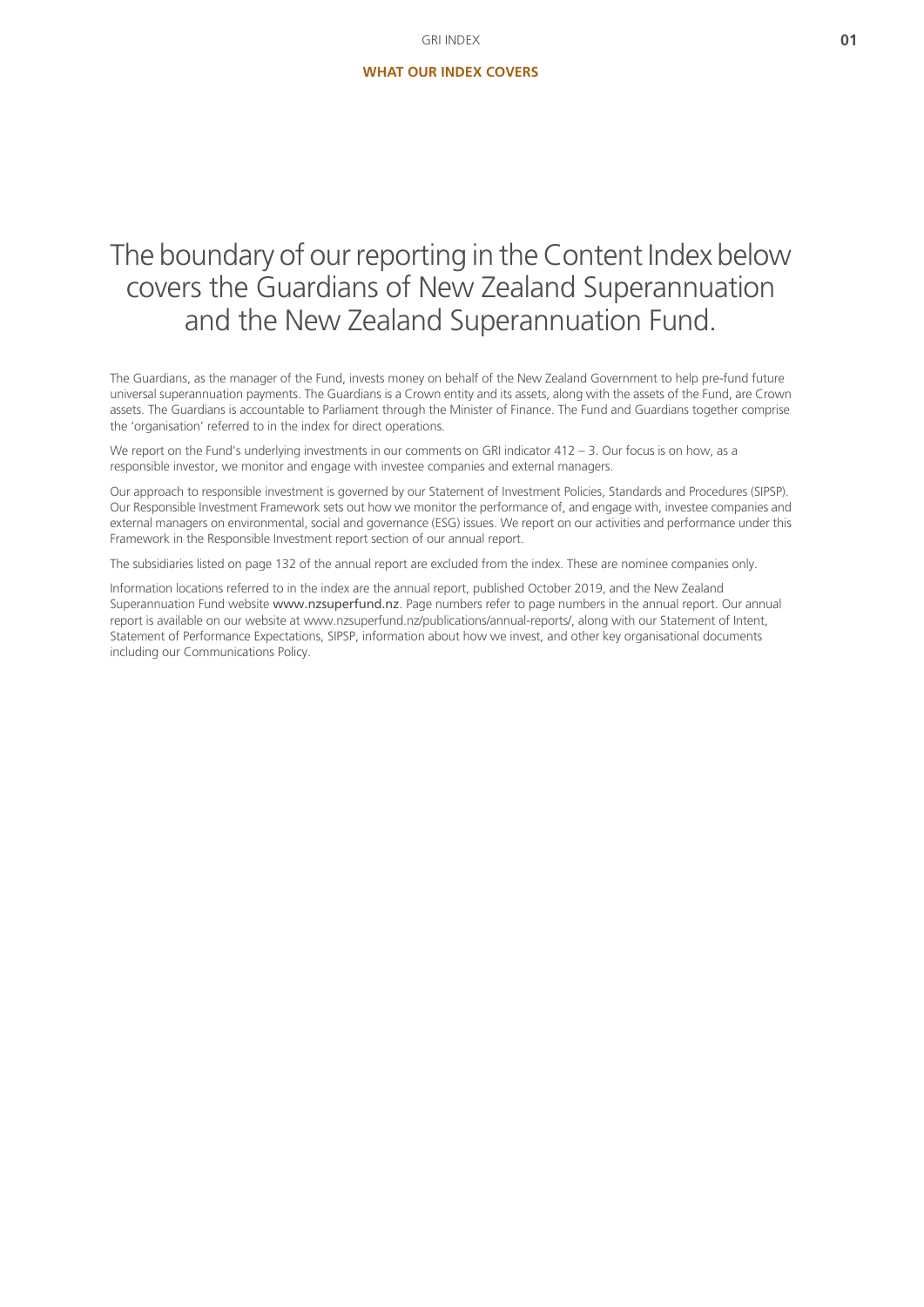## **GENERAL DISCLOSURES**

|                               | DISCLOSURE DISCLOSURE DESCRIPTION                                                                                                                                                                                                           | PAGE/S                                  | <b>EXTERNAL</b><br><b>ASSURANCE</b> |
|-------------------------------|---------------------------------------------------------------------------------------------------------------------------------------------------------------------------------------------------------------------------------------------|-----------------------------------------|-------------------------------------|
| <b>Organisational Profile</b> |                                                                                                                                                                                                                                             |                                         |                                     |
| <b>GRI 102</b>                |                                                                                                                                                                                                                                             |                                         |                                     |
| $102 - 1$                     | Name of the organisation.                                                                                                                                                                                                                   | Cover and all<br>subsequent pages       | <b>No</b>                           |
| $102 - 2$                     | Description of the organisation's activities, and the primary brands, products 9, 10<br>and services.                                                                                                                                       |                                         | <b>No</b>                           |
| $102 - 3$                     | Location of organisation's headquarters                                                                                                                                                                                                     | 10 and Contact us No<br>page on website |                                     |
| $102 - 4$                     | Number of countries where the organisation operates, and the names of<br>countries where it has significant operations and/or that are relevant to the<br>topics covered in the report.                                                     | $9,48 - 49$                             | <b>No</b>                           |
| $102 - 5$                     | Nature of ownership and legal form.                                                                                                                                                                                                         | 9,10                                    | No.                                 |
| $102 - 6$                     | Markets served (including geographic locations where products and services 9, 10, 48-49, 50<br>are offered, sectors served, and types of customers and beneficiaries.                                                                       | $-52$                                   | <b>No</b>                           |
| $102 - 7$                     | Scale of the organisation.                                                                                                                                                                                                                  | 5, 9, 10, 34, 39                        | No                                  |
| $102 - 8$                     | Information on employees and other workers, including total number of<br>employees by gender and employee type.                                                                                                                             | 34, 35                                  | <b>No</b>                           |
| $102 - 9$                     | Description of the organisation's supply chain.                                                                                                                                                                                             | 9,10                                    | <b>No</b>                           |
| $102 - 10$                    | Significant changes to the organisation and its supply chain.                                                                                                                                                                               | 48-49, 113                              | <b>No</b>                           |
| $102 - 11$                    | Explanation of whether and how the organisation applies the Precautionary 56-69<br>Principle or approach.                                                                                                                                   |                                         | <b>No</b>                           |
| $102 - 12$                    | A list of externally-developed economic, environmental and social charters, 56-69<br>principles or other initiatives to which the organisation subscribes, or which<br>it endorses.                                                         |                                         | No                                  |
| $102 - 13$                    | A list of the main memberships of industry or other associations, and national 59, 60<br>or international advocacy organisations.                                                                                                           |                                         | <b>No</b>                           |
| <b>Strategy</b>               |                                                                                                                                                                                                                                             |                                         |                                     |
| $102 - 14$                    | Statement from the most senior decision-maker of the organisation about<br>the relevance of sustainability to the organisation and its strategy for<br>addressing sustainability.                                                           | $15 - 17$                               | <b>No</b>                           |
| $102 - 15$                    | A description of key impacts, risks, and opportunities.                                                                                                                                                                                     | 46                                      | No                                  |
| <b>Ethics and Integrity</b>   |                                                                                                                                                                                                                                             |                                         |                                     |
| $102 - 16$                    | A description of the organisation's values, principles, standards, and norms<br>of behaviour.                                                                                                                                               | 10, 11                                  | No.                                 |
| $102 - 17$                    | A description of internal and external mechanisms for seeking advice about 76<br>ethical and lawful behaviour, and organisational integrity, and reporting<br>concerns about unethical or unlawful behaviour, and organisational integrity. |                                         | No.                                 |
| Governance                    |                                                                                                                                                                                                                                             |                                         |                                     |
| 102-18                        | A description of the Governance structure of the organisation, including<br>committees of the highest governance body, and the committees responsible<br>for decision-making on economic, environmental, and social topics.                 | 73, 82-83                               | No.                                 |
| 102-19                        | A description of the process for delegating authority for economic,<br>environmental and social topics from the highest governance body to senior<br>executives and other employees.                                                        | 77                                      | No.                                 |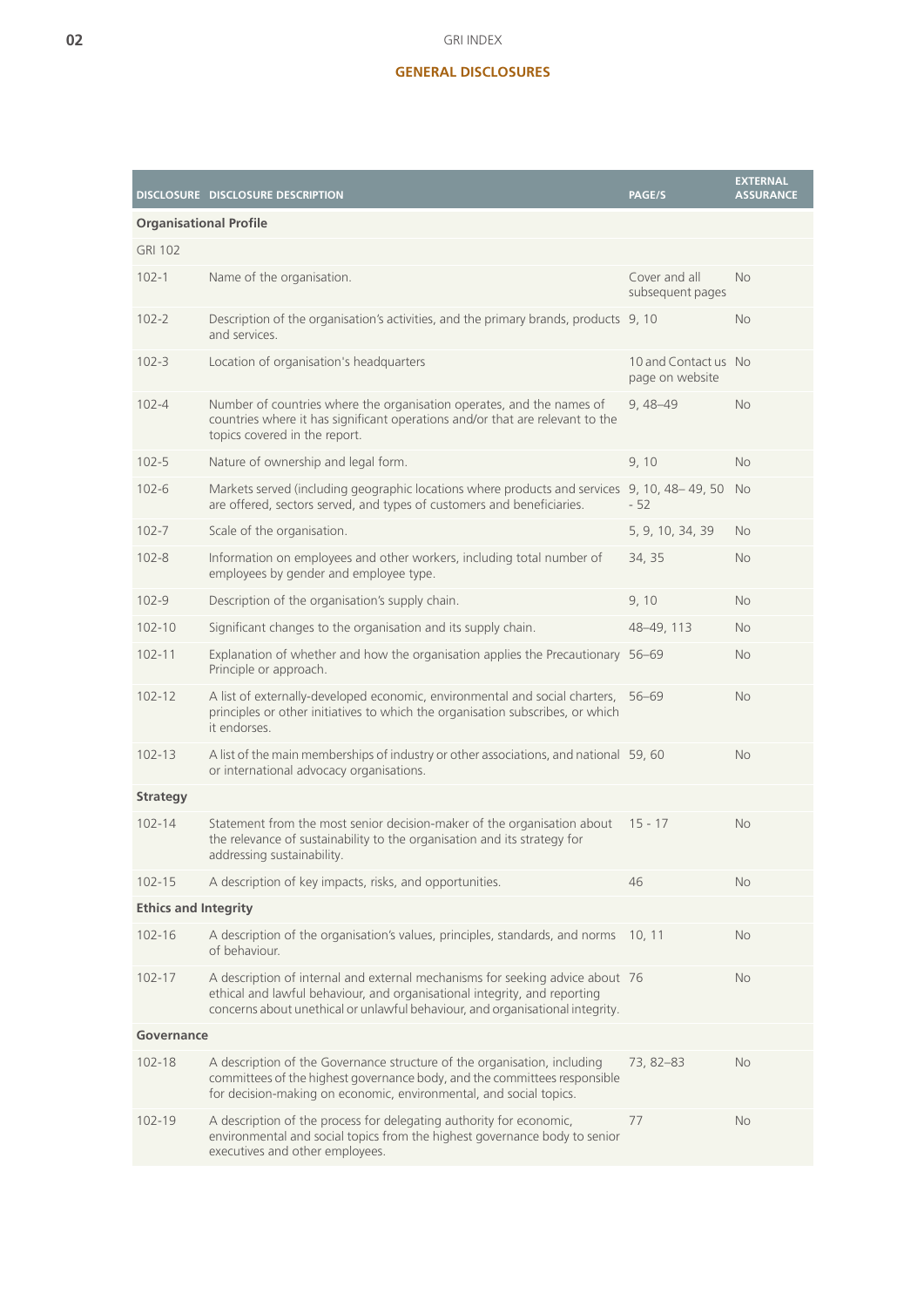|                               | DISCLOSURE DISCLOSURE DESCRIPTION                                                                                                                                                                                                                                                | <b>PAGE/S</b>  | <b>EXTERNAL</b><br><b>ASSURANCE</b> |
|-------------------------------|----------------------------------------------------------------------------------------------------------------------------------------------------------------------------------------------------------------------------------------------------------------------------------|----------------|-------------------------------------|
| 102-20                        | Whether the organisation has appointed an executive level position or<br>positions with responsibility for economic, environmental and social topics.                                                                                                                            | 56, 26         | <b>No</b>                           |
| $102 - 21$                    | A description of the processes for consultation between stakeholders and<br>the highest governance body on economic, environmental and social topics.                                                                                                                            | $86 - 87$      | <b>No</b>                           |
| 102-22                        | A description of the composition of the highest governance body and its<br>committees.                                                                                                                                                                                           | 78 - 85        | <b>No</b>                           |
| $102 - 23$                    | Whether the chair of the highest governance body is also an executive officer 77<br>in the organisation.                                                                                                                                                                         |                | <b>No</b>                           |
| 102-24                        | A description of the nomination and selection processes for the highest<br>governance body and its committees, including the criteria used for<br>nominating and selecting highest-governance body members.                                                                      | 77             | <b>No</b>                           |
| 102-25                        | A description of the processes to ensure conflicts of interest are avoided and 76<br>managed.                                                                                                                                                                                    |                | <b>No</b>                           |
| $102 - 26$                    | A description of the highest governance body's and senior executive's roles<br>in the development, approval and updating of the organisation's purpose,<br>value or mission statements, strategies, policies, and goals related to<br>economic, environmental and social topics. | 74             | <b>No</b>                           |
| 102-27                        | A description of the measures taken to develop and enhance the highest<br>governance body's collective knowledge of economic, environmental and<br>social topics.                                                                                                                | 77, 107        | <b>No</b>                           |
| 102-28                        | A description of the processes for evaluating the highest governance body's 77<br>performance with respect to governance of economic, environmental and<br>social topics.                                                                                                        |                | <b>No</b>                           |
| 102-29                        | A description of the highest governance body's role in identifying and<br>managing economic, environmental and social topics and their impacts, risks<br>and opportunities.                                                                                                      | 77             | No                                  |
| 102-30                        | A description of the highest governance body's role in reviewing the<br>effectiveness of the organisation's risk management processes for economic,<br>environmental and social topics.                                                                                          | 85             | <b>No</b>                           |
| $102 - 31$                    | The frequency of the highest governance body's review of economic,<br>environmental and social topics and their impacts, risks and opportunities.                                                                                                                                | 79             | <b>No</b>                           |
| 102-32                        | The highest committee or position that formally reviews and approves the<br>organisation's sustainability report and ensures that all material topics are<br>covered.                                                                                                            | 84             | <b>No</b>                           |
| $102 - 33$                    | A description of the process for communicating critical concerns to the<br>highest governing body.                                                                                                                                                                               | 76             | <b>No</b>                           |
| 102-35                        | A description of the remuneration policies for the highest governance body 96-100<br>and senior executives.                                                                                                                                                                      |                | <b>No</b>                           |
| 102-36                        | A description of the process for determining remuneration.                                                                                                                                                                                                                       | $96 - 99$      | <b>No</b>                           |
| 102-37                        | How stakeholders' views are sought and taken into account regarding<br>remuneration.                                                                                                                                                                                             | $96 - 99$      | <b>No</b>                           |
| <b>Stakeholder Engagement</b> |                                                                                                                                                                                                                                                                                  |                |                                     |
| 102-40                        | A list of the stakeholder groups engaged by the organisation.                                                                                                                                                                                                                    | 20,87          | <b>No</b>                           |
| 102-41                        | The percentage of total employees covered by collective bargaining<br>agreements.                                                                                                                                                                                                | 33             | <b>No</b>                           |
| 102-42                        | The basis for identifying and selecting stakeholders with whom to engage.                                                                                                                                                                                                        | 20, 86-87      | No                                  |
| $102 - 43$                    | A description of the organisation's approach to stakeholder engagement,<br>including frequency of engagement by type and by stakeholder group, and                                                                                                                               | 20, 86-87, 107 | <b>No</b>                           |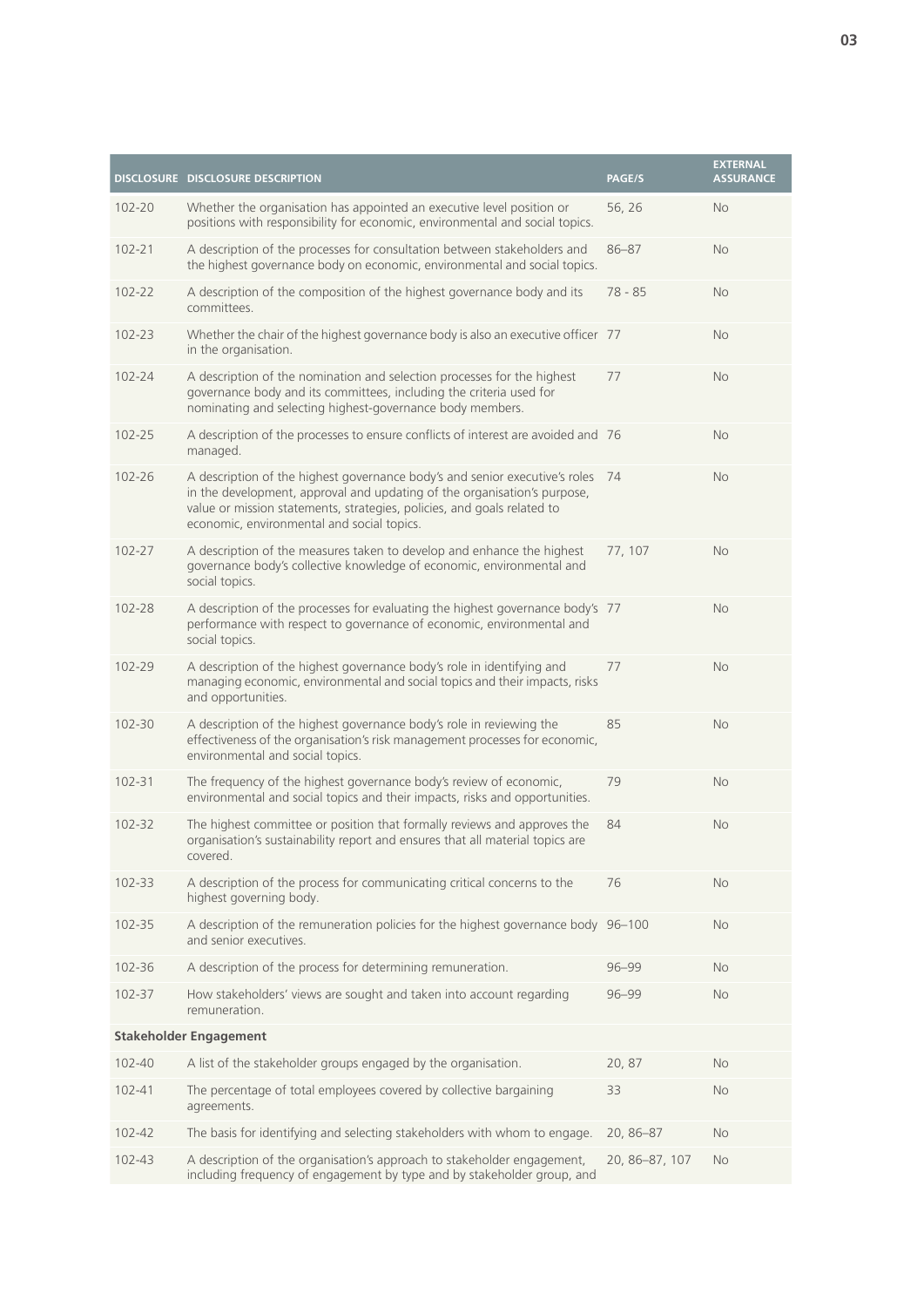### GRI INDEX

## **GENERAL DISCLOSURES** (CONTINUED)

|                           | DISCLOSURE DISCLOSURE DESCRIPTION                                                                                                                                                                                                                        | <b>PAGE/S</b>        | <b>EXTERNAL</b><br><b>ASSURANCE</b> |
|---------------------------|----------------------------------------------------------------------------------------------------------------------------------------------------------------------------------------------------------------------------------------------------------|----------------------|-------------------------------------|
|                           | an indication of whether any of the engagement was undertaken specifically<br>as part of the report preparation process.                                                                                                                                 |                      |                                     |
| $102 - 44$                | Key topics and concerns that have been raised through stakeholder<br>engagement, including how the organisation has responded to those key<br>topics and concerns and the stakeholder groups that raised each of the key<br>topics and concerns.         | 20, 21, 107          | No.                                 |
| <b>Reporting Practice</b> |                                                                                                                                                                                                                                                          |                      |                                     |
| 102-45                    | A list of all entities included in the organisation's consolidated financial<br>statements or equivalent documents, and whether any entity included in<br>the consolidated financial statements or equivalent documents is not covered<br>by the report. | 6-7, 20, 120-124 No  |                                     |
| 102-46                    | An explanation of the process for defining the report content and topic<br>Boundaries, and an explanation of how the organisation has implemented<br>the Reporting Principles for defining report content.                                               | $20 - 21$            | N <sub>o</sub>                      |
| 102-47                    | A list of the material topics identified in the process for defining report<br>content.                                                                                                                                                                  | 21                   | <b>No</b>                           |
| 102-48                    | The effect of any restatements of information given in previous reports, and 44, 106, 119<br>the reasons for such restatements.                                                                                                                          |                      | <b>No</b>                           |
| 102-49                    | Significant changes from previous reporting periods in the list of material<br>topics and topic Boundaries.                                                                                                                                              | $6 - 7, 20$          | <b>No</b>                           |
| 102-50                    | The reporting period for the information provided.                                                                                                                                                                                                       | 6-7 and all pages No |                                     |
| $102 - 51$                | The date of the most recent previous report.                                                                                                                                                                                                             | $6 - 7$              | <b>No</b>                           |
| 102-52                    | The reporting cycle.                                                                                                                                                                                                                                     | $6 - 7$              | <b>No</b>                           |
| 102-53                    | The contact point for questions regarding the report or its contents.                                                                                                                                                                                    | $6 - 7$              | <b>No</b>                           |
| 102-54                    | Claim made by the organisation, prepared in accordance with the GRI<br>Standards: Core option.                                                                                                                                                           | $6 - 7$              | <b>No</b>                           |
| 102-55                    | The GRI content index, which specifies each of the GRI Standards used and GRI Index<br>lists all disclosures included in the report.                                                                                                                     |                      | N <sub>o</sub>                      |
| 102-56                    | A description of the organisation's policy and current practice with regard to $6 - 7$ , 85<br>seeking external assurance for the report.                                                                                                                |                      | <b>No</b>                           |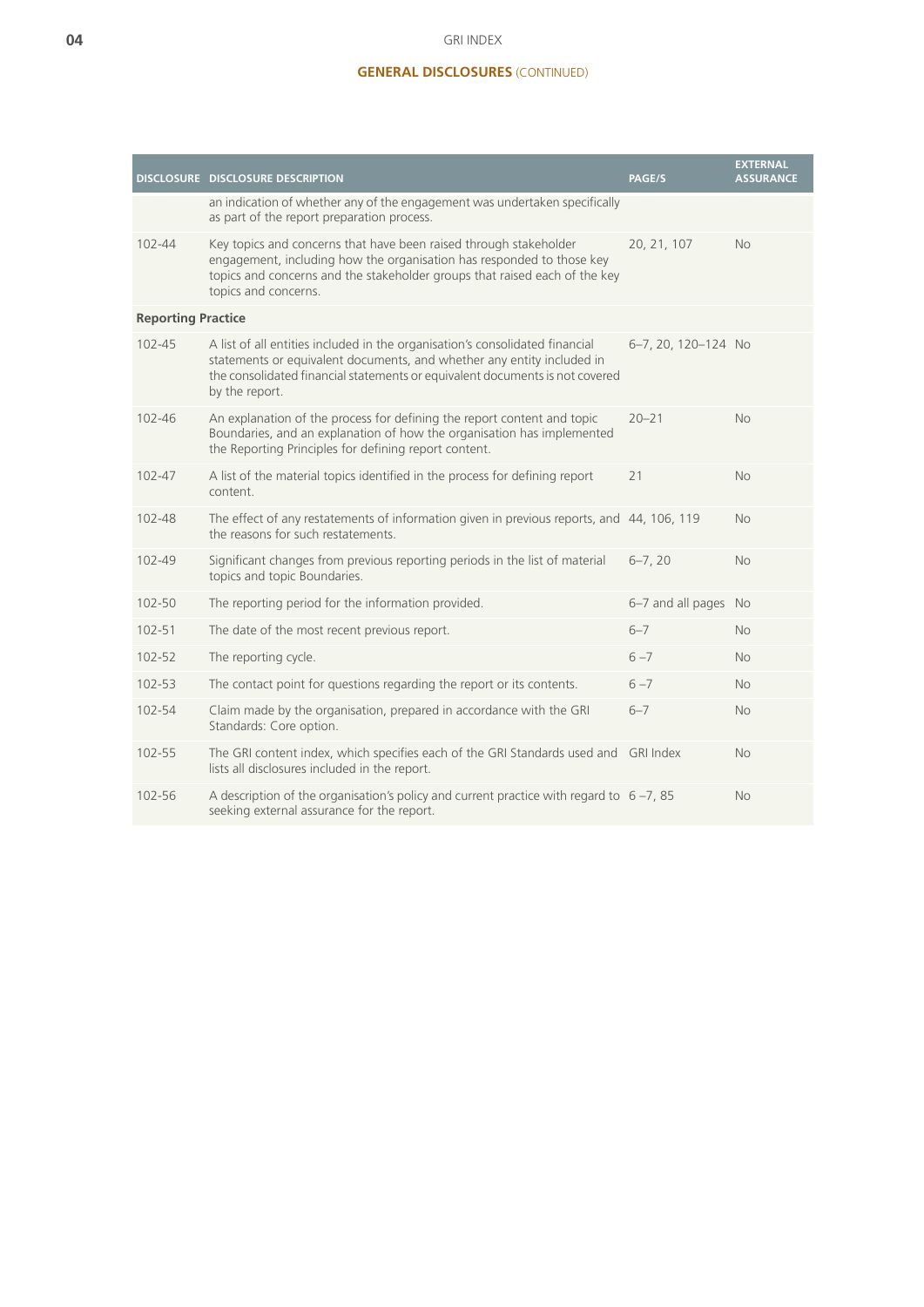## **MATERIAL TOPICS**

| <b>DISCLOSURE</b>                              | <b>DISCLOSURE DESCRIPTION</b>                                                                                                                                                                                                                                                                                | <b>PAGE/S</b>          | <b>EXTERNAL</b><br><b>ASSURANCE</b> |
|------------------------------------------------|--------------------------------------------------------------------------------------------------------------------------------------------------------------------------------------------------------------------------------------------------------------------------------------------------------------|------------------------|-------------------------------------|
| <b>Economic Standards</b>                      |                                                                                                                                                                                                                                                                                                              |                        |                                     |
| GRI 200: Economic<br>Performance               | GRI 103: Management Approach 103-1, 103-2, 103-3                                                                                                                                                                                                                                                             | 18-19, 40- No          |                                     |
|                                                | Strategy elements related to: businesses goals; the intended benefits for<br>the recipient and the business; desired/expected outcomes from the<br>community investment activity; how community investment activities are<br>identified and managed; and how performance and value for money is<br>assessed. | 47, 107                |                                     |
|                                                | 201-1: Direct economic value generated: revenues; Economic value<br>distributed: operating costs, employee wages and benefits, payments to 119, 126 -<br>providers of capital, payments to government by country, and community 214<br>investments;                                                          | $5, 38 - 47,$          | <b>No</b>                           |
|                                                | Economic value retained: 'direct economic value generated' less<br>'economic value distributed'.                                                                                                                                                                                                             |                        |                                     |
|                                                | 201-2: Risks and opportunities posed by climate change that have the<br>potential to generate substantive changes in operations, revenue or<br>expenditure.                                                                                                                                                  | $50 - 51$              | <b>No</b>                           |
| GRI 205: Anti-<br>Corruption                   | GRI 103: Management Approach 103-1, 103-2, 103-3                                                                                                                                                                                                                                                             | $56 - 69$              | <b>No</b>                           |
|                                                | 205-1: Total number and percentage of operations assessed for risks<br>related to corruption and the significant risks identified.                                                                                                                                                                           | $64 - 69$              | <b>No</b>                           |
| <b>Environmental Standards</b>                 |                                                                                                                                                                                                                                                                                                              |                        |                                     |
|                                                | GRI 103: Management Approach 103-1, 103-2, 103-3                                                                                                                                                                                                                                                             | 106                    | <b>No</b>                           |
| GRI 300: Energy                                | 302-1: Energy consumption within the organisation.                                                                                                                                                                                                                                                           | 106                    | Yes                                 |
| GRI 300: Emissions                             | 305-1: Estimated greenhouse gas emissions (GHG) resulting from<br>business travel - Scope 1.                                                                                                                                                                                                                 | 106                    | Yes                                 |
|                                                | 305-2: Estimated greenhouse gas emissions (GHG) of financing portfolio 106<br>$-$ Scope 2.                                                                                                                                                                                                                   |                        | Yes                                 |
|                                                | 305-3: Estimated greenhouse gas (GHG) emissions resulting from<br>business travel - Scope 3.                                                                                                                                                                                                                 | 106                    | Yes                                 |
| Waste                                          | GRI 300: Effluent and 306-2: Total weight of waste by type and disposal method.                                                                                                                                                                                                                              | 106                    | Yes                                 |
| <b>Social Standards</b>                        |                                                                                                                                                                                                                                                                                                              |                        |                                     |
| GRI 400:<br>Employment                         | GRI 103: Management Approach 103-1, 103-2, 103-3                                                                                                                                                                                                                                                             | $27 - 35$              | No                                  |
|                                                | 401-1: Total number and rates of new employee hires and employee<br>turnover by age group, gender and region.                                                                                                                                                                                                | 34, 35                 | No.                                 |
|                                                | 401-2: Benefits which are standard for full-time employees of the<br>organisation but are not provided to temporary or part-time employees,<br>by significant locations of operation.                                                                                                                        | $28 - 29$<br>$31 - 32$ | <b>No</b>                           |
|                                                | 401-3: Return to work and retention rates after parental leave, by gender. 34-35                                                                                                                                                                                                                             |                        | No.                                 |
| GRI 400: Diversity<br>and Equal<br>Opportunity | GRI 103: Management Approach 103-1, 103-2, 103-3                                                                                                                                                                                                                                                             | 33,79                  | <b>No</b>                           |
|                                                | 405-1: Composition of governance bodies and breakdown of employees 35, 79<br>per employee category according to gender, age group, minority group<br>membership, and other indicators of diversity.                                                                                                          |                        | No.                                 |